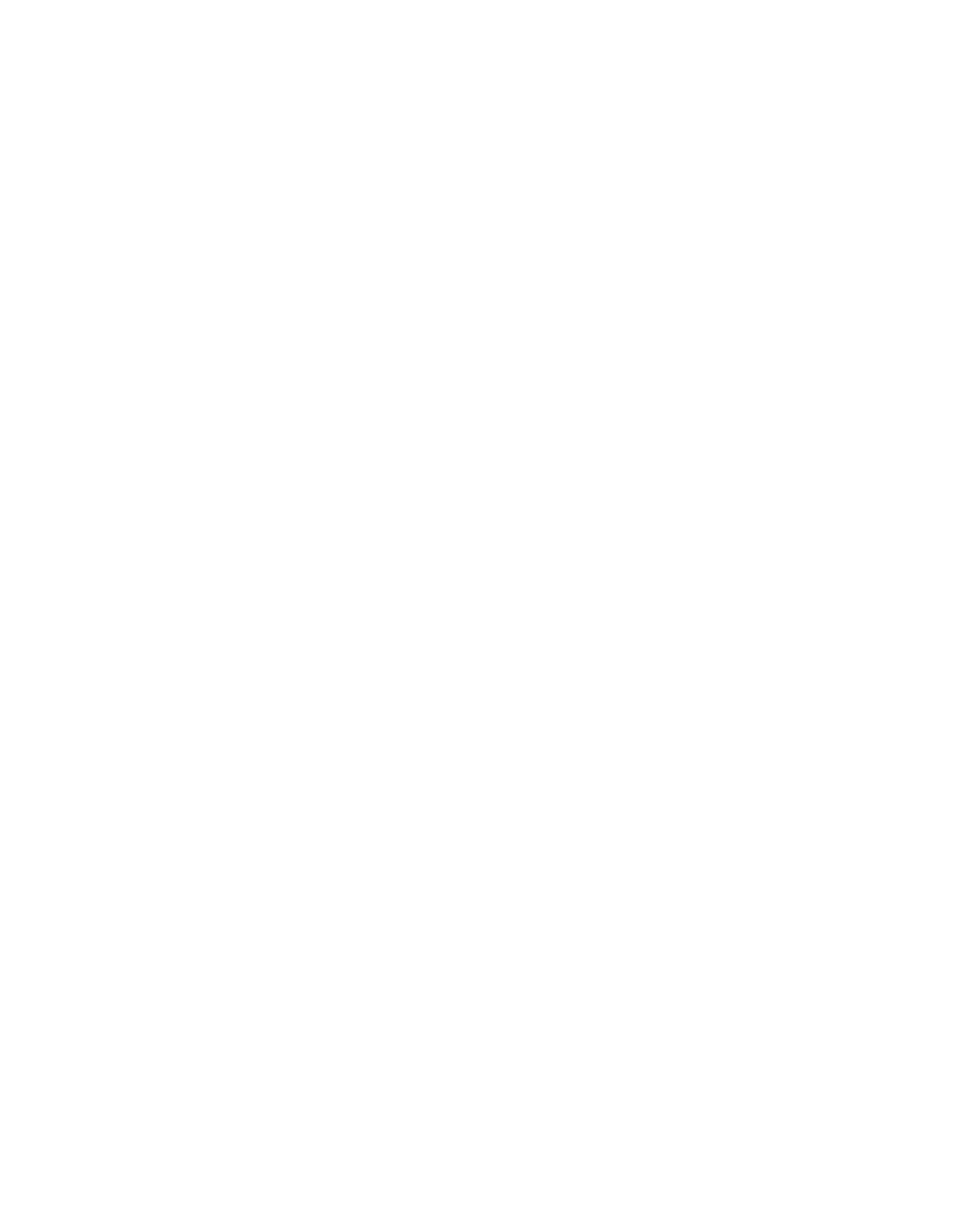

# **Executive and Governance Committee**

March 18, 2019 11:00 am

# **AGENDA**

Call to Order and Opening Remarks

Roll Call

| Establishment of Expense Limit for Spouse of University President (Action) Tab 3 |  |
|----------------------------------------------------------------------------------|--|
|                                                                                  |  |
| <b>Closing Remarks</b>                                                           |  |

Adjournment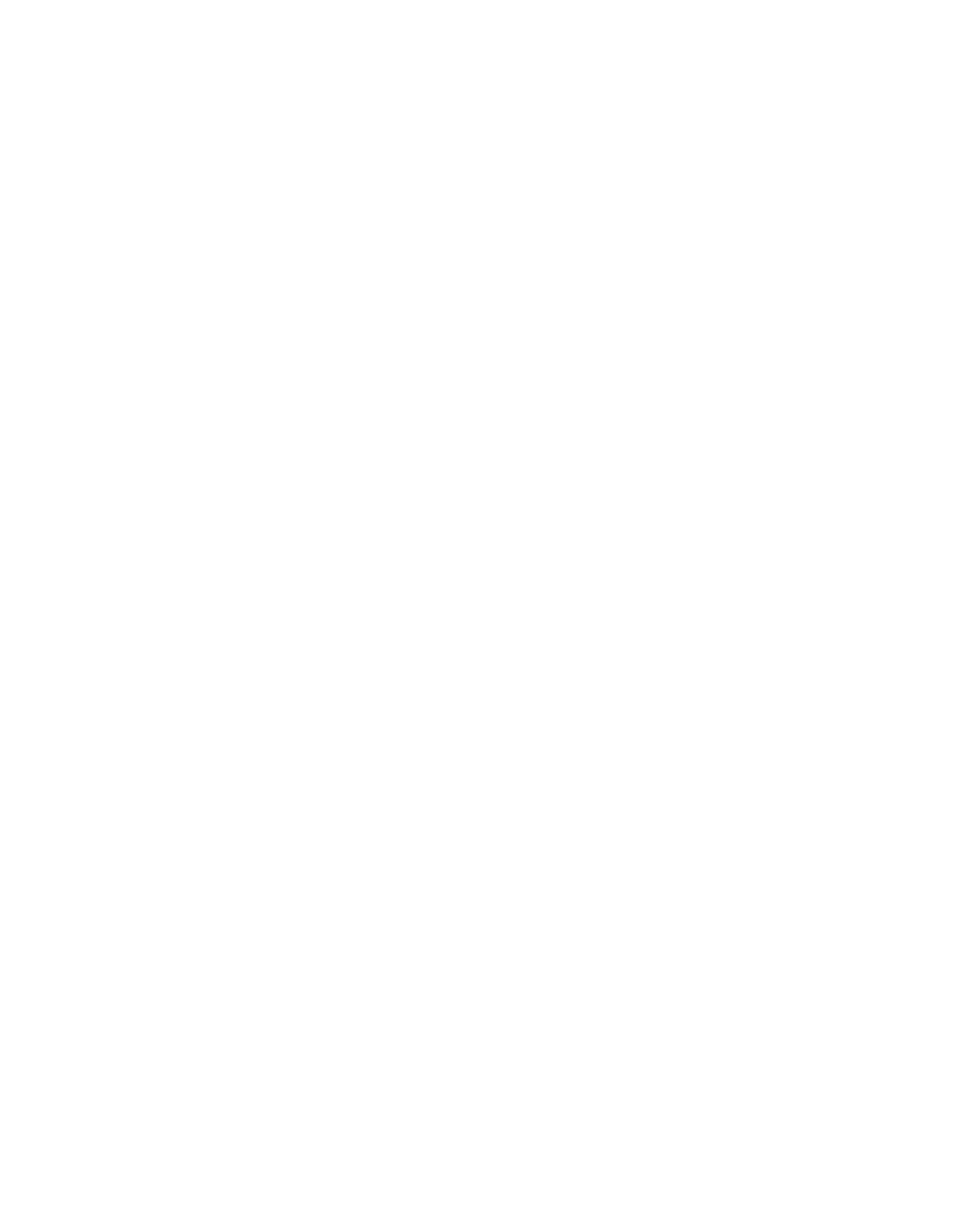

### **Executive and Governance Committee**

## **Action Item**

DATE: March 18, 2019

SUBJECT: Approval of Minutes

PRESENTER: Stephen B. Smith Chairman, Board of Trustees

## **BACKGROUND INFORMATION:**

The Executive and Governance Committee met on November 13, 2018 and November 27, 2018. Minutes from those meetings are provided for review and approval.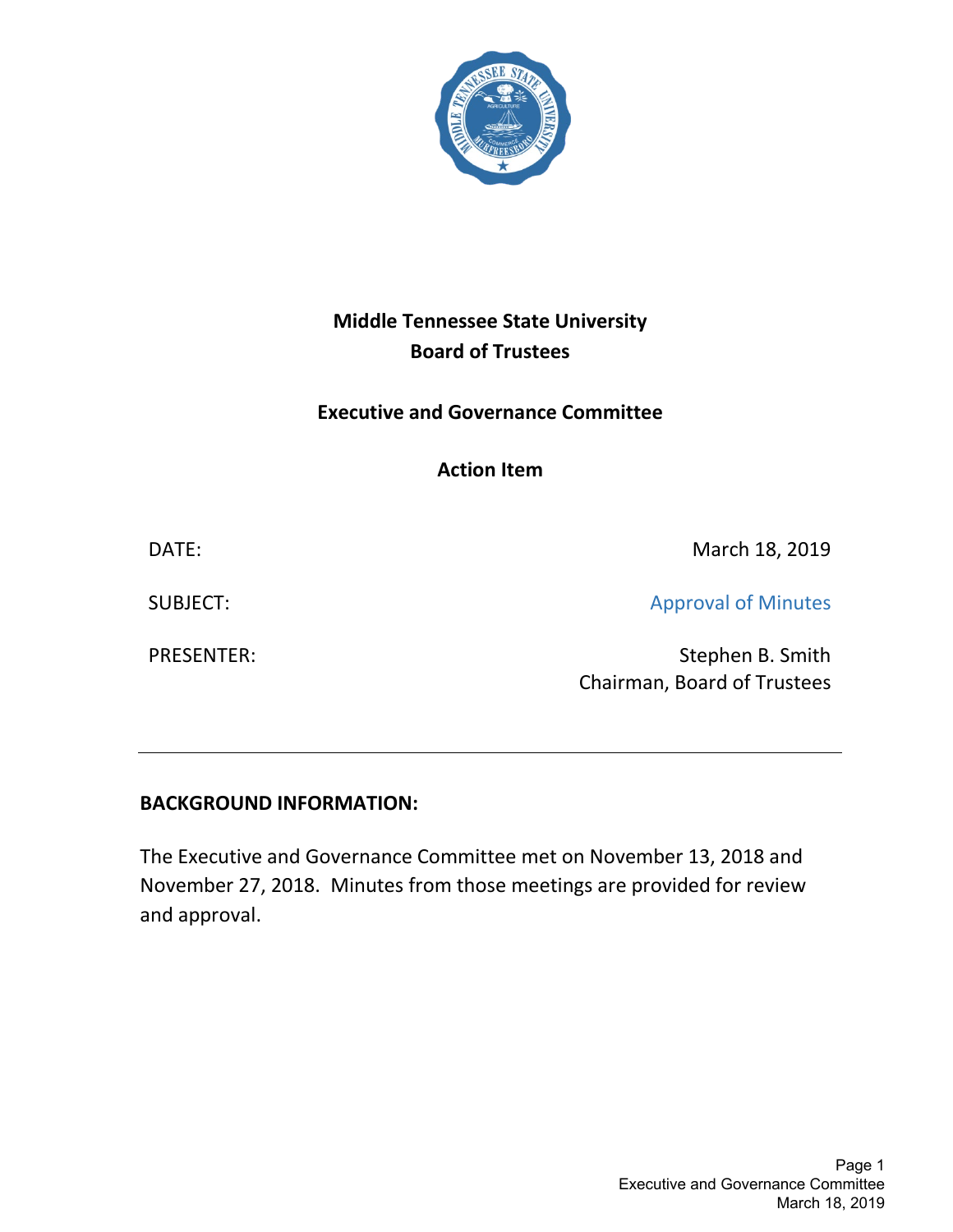Page 2 Executive and Governance Committee March 18, 2019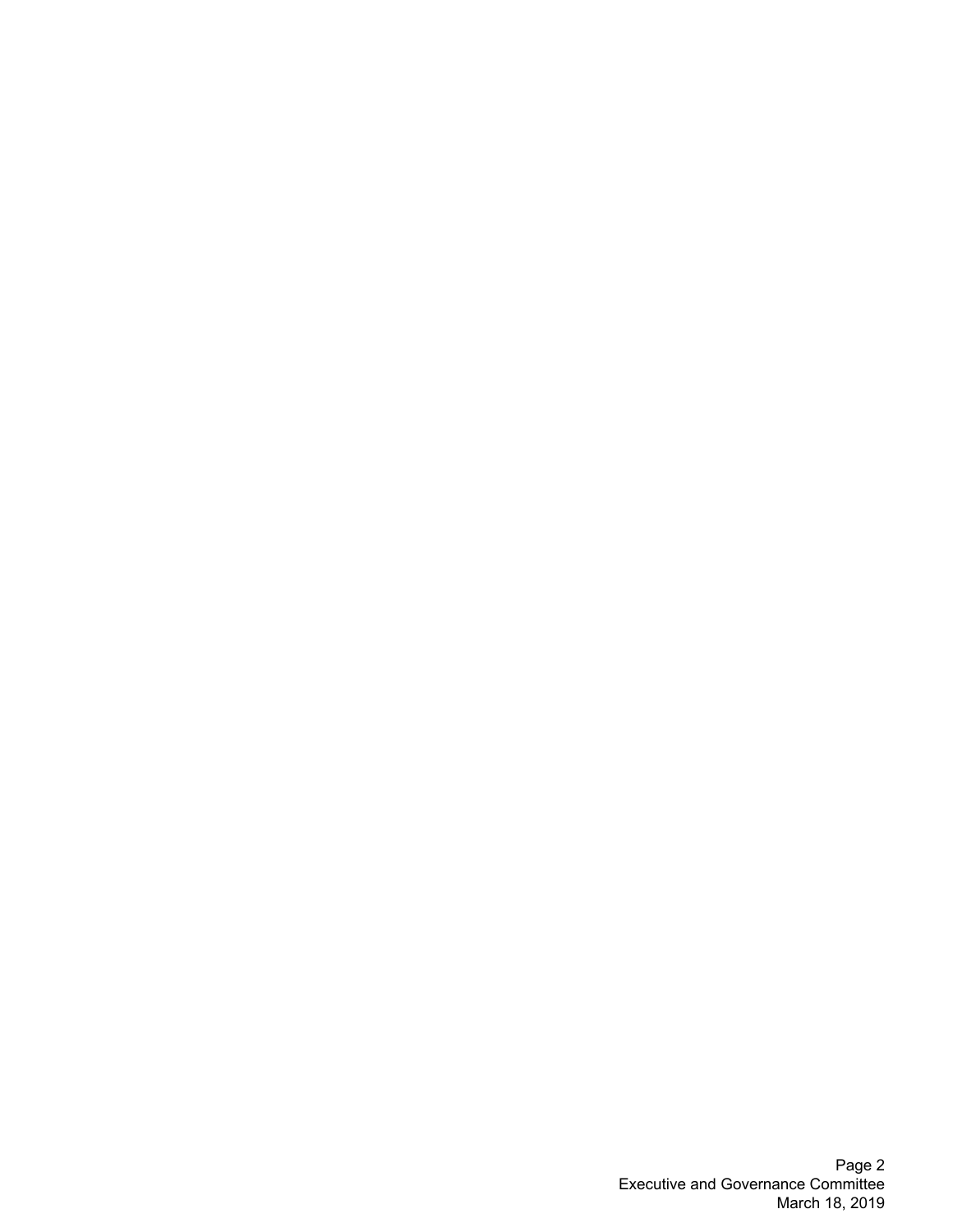# **MINUTES OF THE EXECUTIVE AND GOVERNANCE COMMITTEE**

The Executive and Governance Committee met on Tuesday, November 13, 2018 in the Miller Education Center Meeting Room.

#### Call to Order and Roll Call

Committee Chair Steve Smith called the meeting to order at 1:00 p.m. The following Committee members were physically present: Steve Smith and Chris Karbowiak. Trustee Darrell Freeman participated via phone. A quorum was declared. Also present were Trustees Andy Adams, J.B. Baker, Pete DeLay, Joey Jacobs, Tony Johnston, Peyton Tracy and Pamela Wright. Dr. Sidney McPhee, President; Alan Thomas, Vice President for Business and Finance; Andrew Oppmann, Vice President for Marketing and Communications; Bruce Petryshak, Vice President for Information Technology and Chief Information Officer; Mark Byrnes, Provost; Joe Bales, Vice President for University Advancement; Deb Sells, Vice President for Student Affairs and Vice Provost for Enrollment Management; Kim Edgar, Executive Assistant to the President and Chief of Staff; and, Heidi Zimmerman, University Counsel and Board Secretary were also in attendance.

Pursuant to T.C.A. §8-44-108(c)(3), as Trustee Freeman was participating telephonically, he was asked the following questions by Ms. Zimmerman: (1) "Are you able to hear us clearly from our location so that you can participate in this meeting;" and, (2) "Is anyone else present in the room with you?" Trustee Freeman indicated that he could hear others clearly and that there were no others present with him. Those physically present at the meeting were asked the following question by Ms. Zimmerman: "Are you able to clearly hear Trustee Freeman?" The response was in the affirmative.

#### Approval of Minutes – February 27, 2018 and March 12, 2018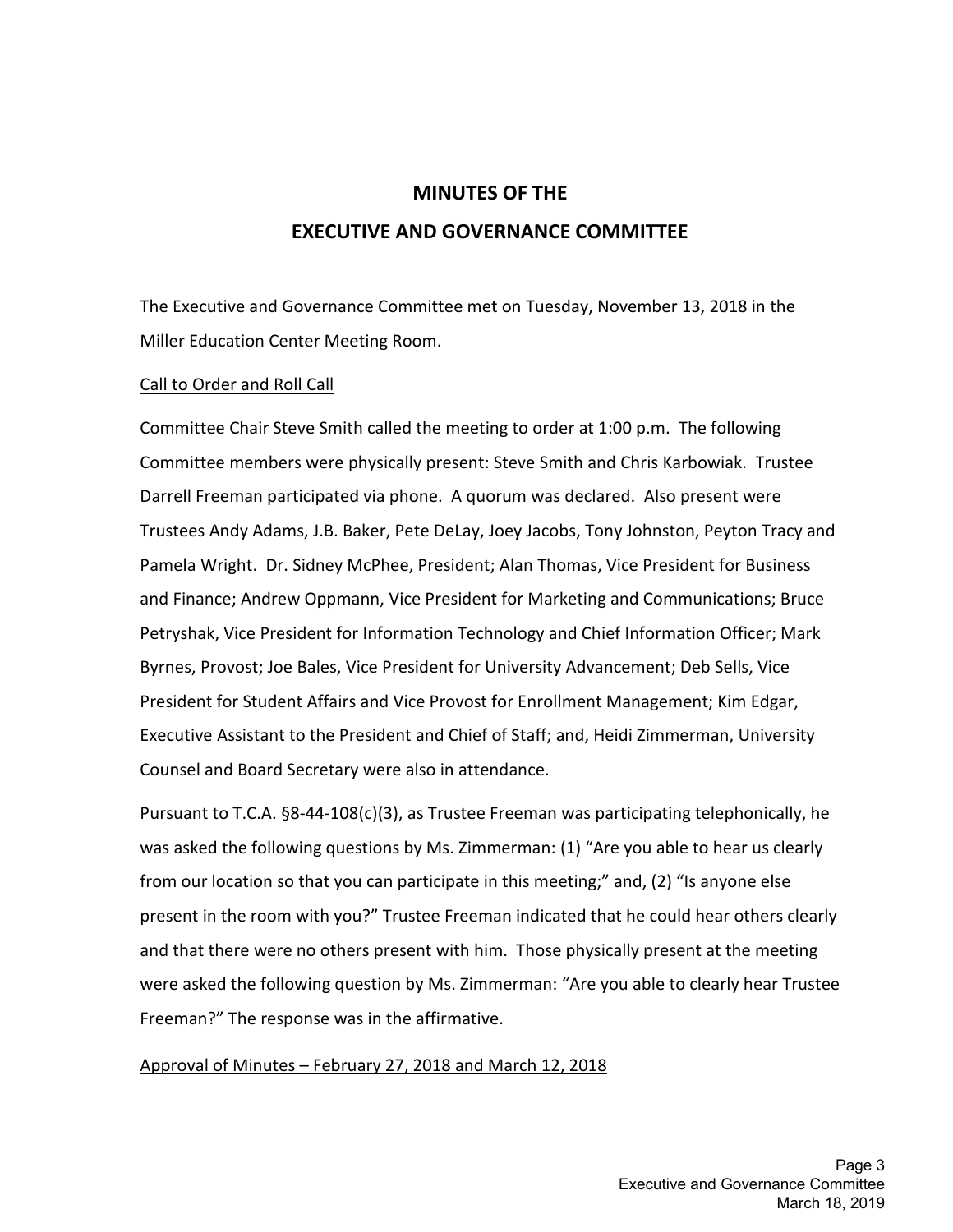Trustee Karbowiak made a motion to approve the minutes from the February 27, 2018 and March 13, 2018 meetings. Trustee Freeman seconded the motion. A roll call vote was taken and the motion passed unanimously.

#### President's Contract

Committee Chair Smith requested to go out of order and consider the President's Contract as the next agenda item so that Trustee Joey Jacobs could discuss this document. At this point, Dr. McPhee left the meeting room. Committee Chair Smith indicated that a request for legal advice had been made. The Committee went into executive session so that matters that would be deemed privileged under the attorney-client could be discussed. Once concluded, the public meeting re-convened. Trustee Jacobs left the meeting at this point. Trustee Karbowiak made a motion that pending finalization of the document, action on the agreement be deferred to a point no later than having it reviewed and decided in time for next Board meeting on December 11, 2018. Chairman Smith seconded the motion. A roll call vote was taken; the motion passed unanimously.

#### Board Self-Evaluation

Board Secretary Zimmerman drafted a self-evaluation survey included in the meeting materials for the Committee's consideration. The draft incorporated revisions that had been recommended by Trustee Karbowiak. Trustee Freeman made the motion to accept the survey and Committee Chair Smith seconded the motion. The motion passed unanimously. Committee Chair Smith suggested the survey be distributed on Survey Monkey and the other members agreed with this suggestion. Trustee Karbowiak stressed that for the survey to be successful, it needs to be as anonymous as possible to allow for candid responses. It was agreed that the survey would be done such that results would be provided to the Committee in time for its next meeting, currently scheduled for February 26, 2019.

#### Board of Trustees Sunset Hearing

President McPhee explained the process through which a joint legislative subcommittee determines whether state agencies and boards will continue to exist. The public hearing at which the Board is required to appear is called a sunset hearing. Prior to having an independent board, this responsibility fell to the Board of Regents. Since the FOCUS Act,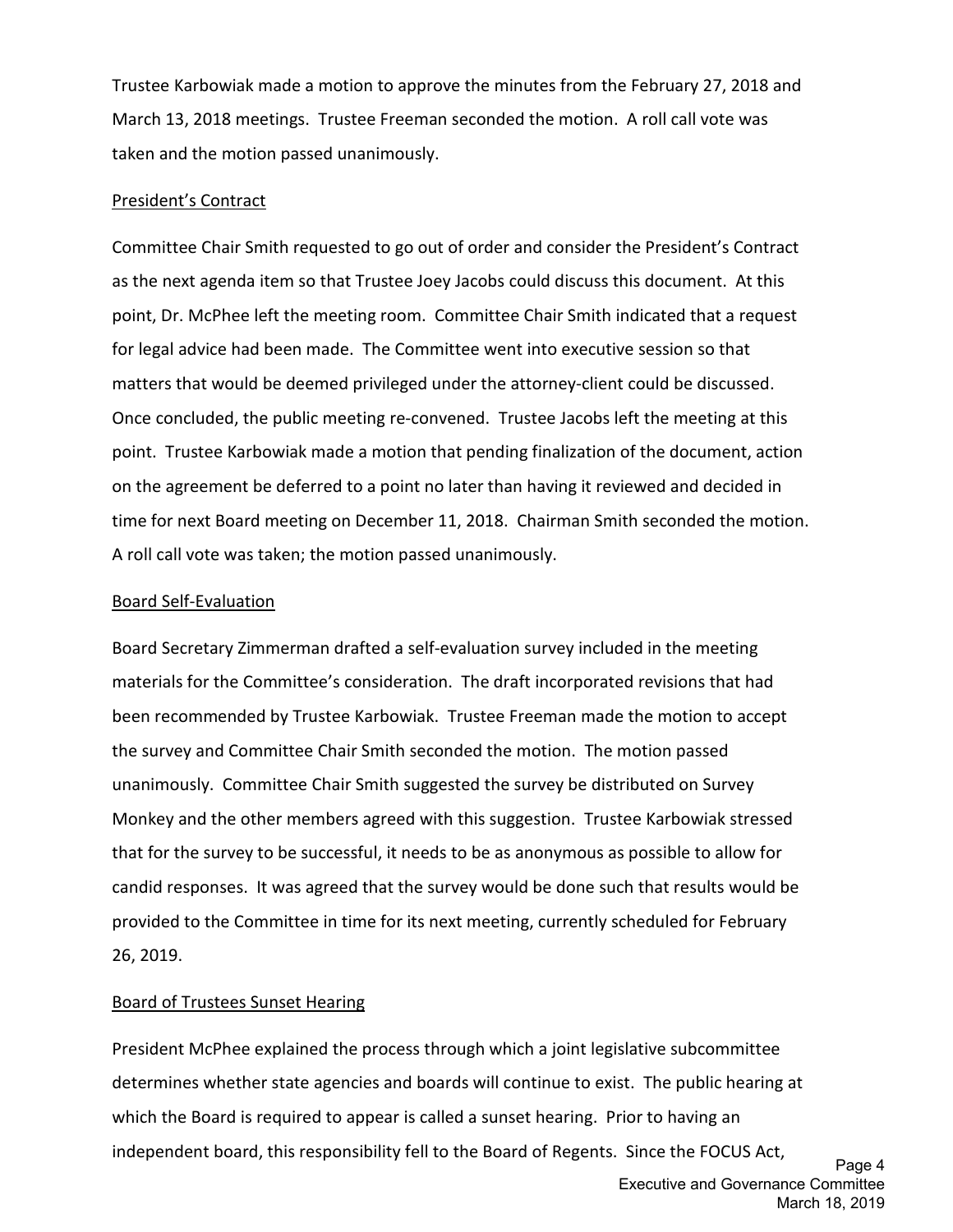each institution must now appear before the Joint Oversight Committee. The hearing has been set for all the LGIs for December 19, 2018. Dr. McPhee indicated that Mr. Thomas and Ms. Zimmerman are preparing responses to questions provided to each LGI.

The meeting adjourned at 2:00 p.m.

Respectfully submitted,

Executive and Governance Committee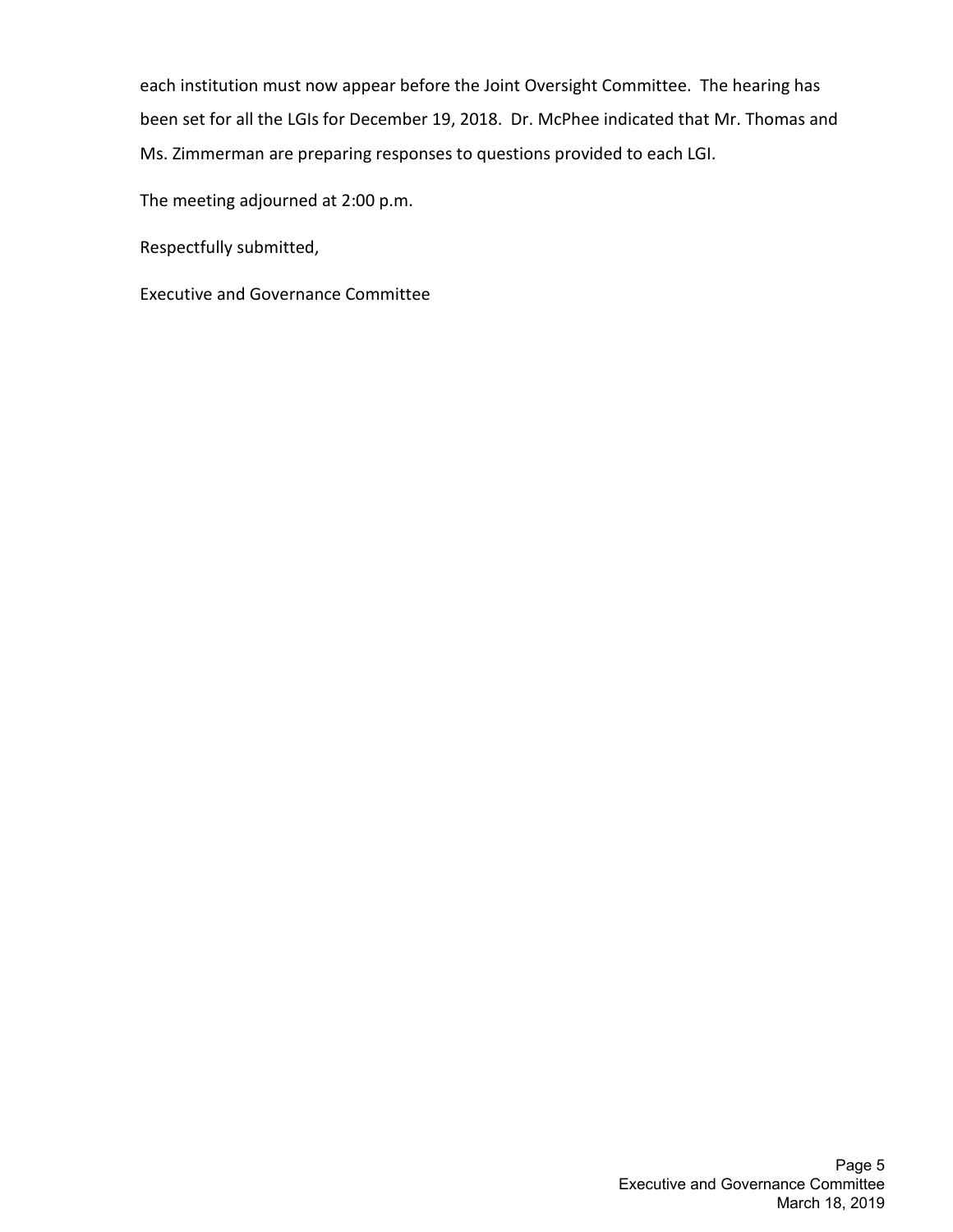Page 6 Executive and Governance Committee March 18, 2019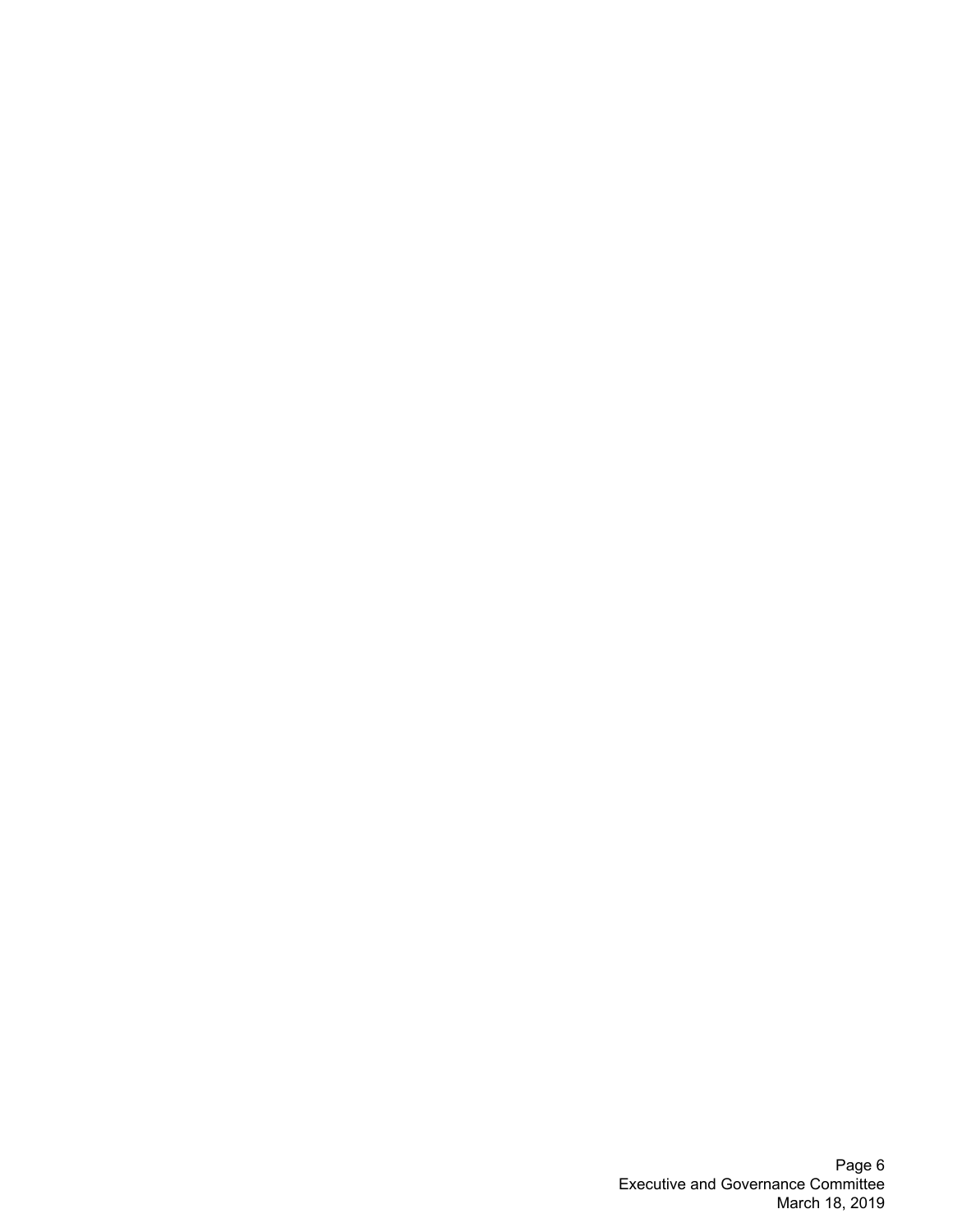#### **MINUTES OF THE**

#### **EXECUTIVE AND GOVERNANCE COMMITTEE**

The Executive and Governance Committee met on Tuesday, November 27, 2018 in the Miller Education Center Meeting Room.

#### Call to Order and Roll Call

Committee Chair Steve Smith called the meeting to order at 1:30 p.m. and requested Board Secretary Heidi Zimmerman to call the roll. Trustee Darrell Freeman was physically present for this meeting. Committee Chair Smith and Trustee Chris Karbowiak participated telephonically. Other Trustees present in the meeting room were Tony Johnston and Peyton Tracy. Trustees Pete DeLay and Pamela Wright were present telephonically. Dr. Sidney McPhee, President; Alan Thomas, Vice President for Business and Finance; Andrew Oppmann, Vice President for Marketing and Communications; Bruce Petryshak, Vice President for Information Technology and Chief Information Officer; Mark Byrnes, Provost; Joe Bales, Vice President for University Advancement; Deb Sells, Vice President for Student Affairs and Vice Provost for Enrollment Management; Kim Edgar, Executive Assistant to the President and Chief of Staff; and, Heidi Zimmerman, University Counsel and Board Secretary were in attendance at the Miller Center.

#### Electronic Participation and Statement of Necessity

As Trustees Smith and Karbowiak were participating in the meeting electronically, pursuant to T.C.A. § 8-44-108(b)(1), these trustees were asked the following questions: (1) Can you hear those present in the meeting room and others participating via phone so that you can participate in the meeting; and, (2) Is anyone else present in the room with you; if so, please identify each person. Each trustee indicated being able to clearly hear those in the meeting room and those on the phone. They also indicated there were no other individuals present at their locations. Ms. Zimmerman then asked those present at the meeting location if they were able to hear the trustees participating electronically. Those present answered in the affirmative. Ms. Zimmerman asked if there were any other individuals on the phone line not yet identified. Trustees Wright and DeLay indicated there presence.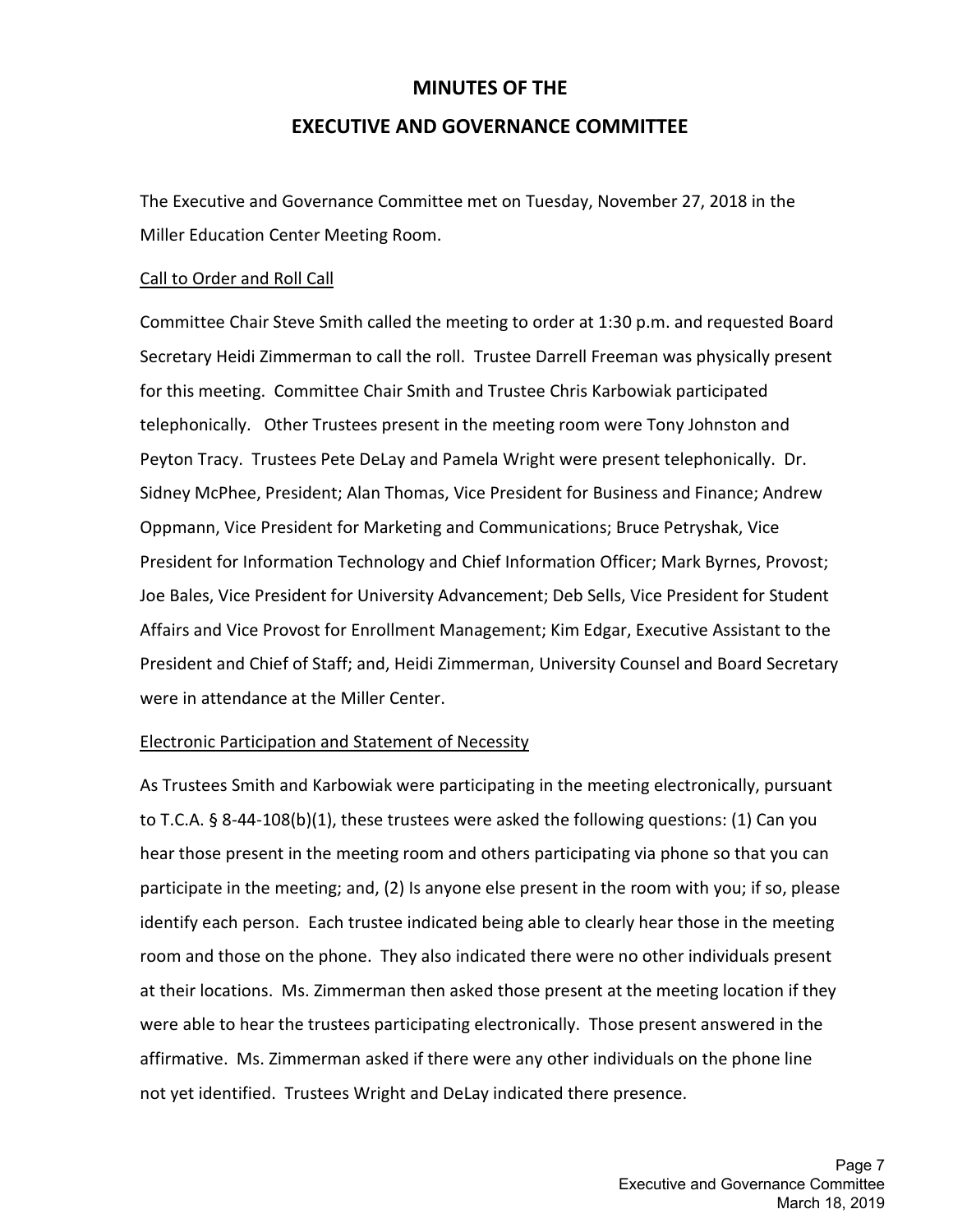Ms. Zimmerman stated that a physical quorum was not present at the meeting location; however, a quorum did exist with the inclusion of those trustees participating by electronic means. Because there was no physical quorum present, pursuant to T.C.A. § 8-44-108(b)(2), a determination that necessity for the meeting to take place was needed. Ms. Zimmerman offered the following facts to support the meeting's necessity:

1. The agenda item concerns consideration of the president's employment agreement.

This matter came before the Executive and Governance Committee at its November 13, 2018 meeting. The Committee voted to defer action and to hold a special called meeting to deliberate this matter in order to make a recommendation to the Board of Trustees at its December 11, 2018 meeting.

It is necessary for the Executive and Governance Committee to meet in order to consider this matter, to vote upon it and to make a recommendation to the Board regarding it. The Board of Trustees must consider the Committee's recommendation as concerns the president's employment agreement. Its next meeting will occur on December 11, 2018.

2. There was not adequate time for the members of the Executive and Governance Committee to make arrangements to be physically present at this meeting to form a quorum.

Based on the stated reasons, Committee Chair Smith requested a motion be made and a roll call vote be taken for a determination on the necessity of holding the meeting. Trustee Freeman made the motion that there was necessity established for the meeting and Trustee Karbowiak seconded that motion. Committee Chair Smith asked if there was any discussion. Hearing none, a roll call vote was taken. The vote was three (3) Aye; zero (0) Nay.

#### Approval of President's Contract

Committee Chair Smith provided as background that in March 2018, the Executive and Governance Committee met and asked the Chair of the Finance and Personnel Committee, Joey Jacobs, to negotiate a contract with the president. Having done this, the draft Page 8 Executive and Governance Committee March 18, 2019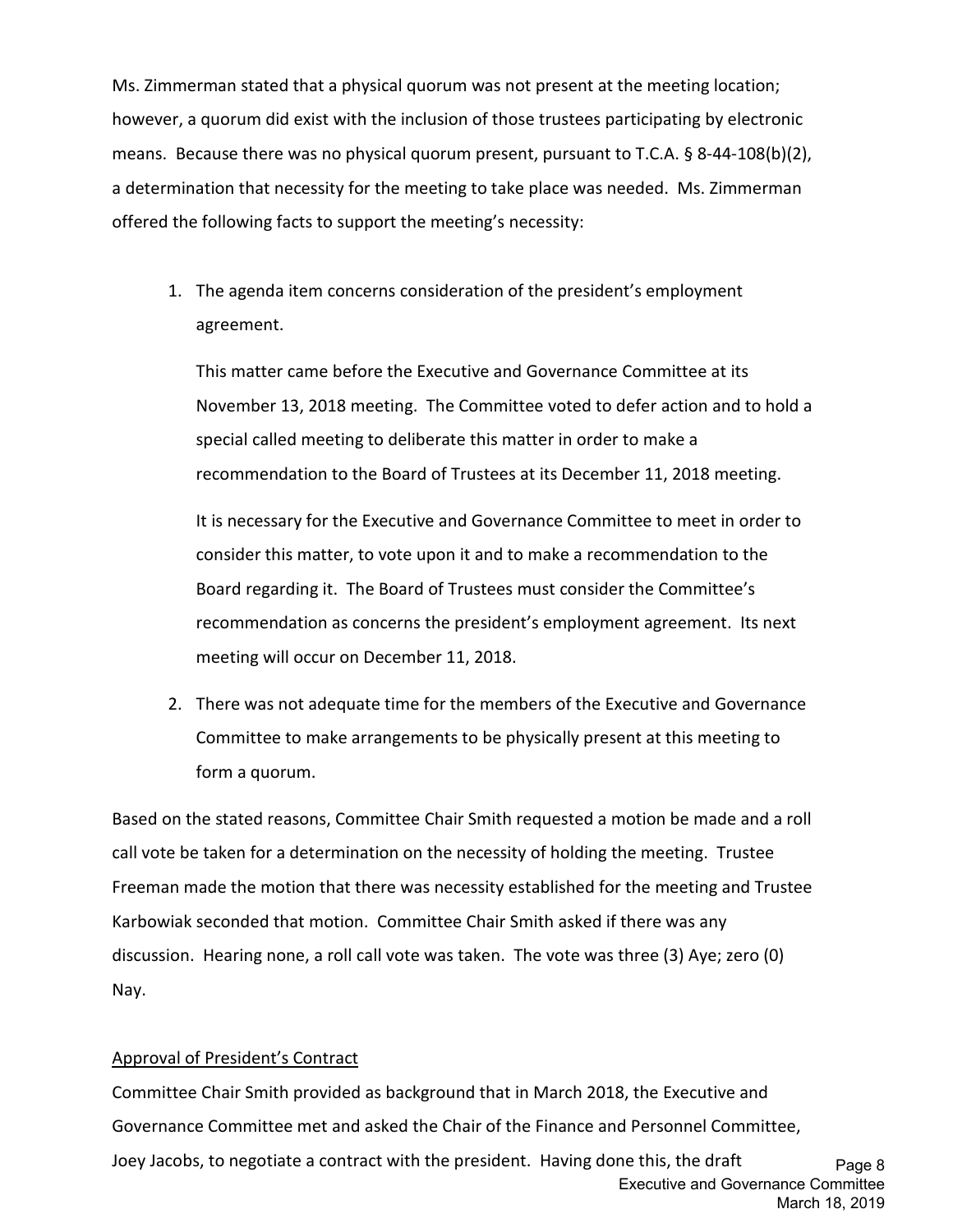agreement is now before the Committee to review and deliberate upon. Committee Chair Smith stated that he would like to go through each of the eleven (11) sections of the document and ask for any discussion, comments, questions or changes. It was then agreed that any revisions agreed upon would be recorded by the Board Secretary and then, at the conclusion of reviewing the document in its entirety, Ms. Zimmerman would reread each to be sure they were accurate. The Committee could then determine whether they wanted to make a motion and vote on the document with those stated revisions.

There were no comments concerning Sections 1 or 2.

Concerning Section 3 Salary and Other Compensation as President, Trustee Karbowiak stated her understanding that the salary is in alignment with the report of a well-respected consultant in this area. Based on that consultant's work, she stated was very comfortable with the level of salary reflected in the agreement. Trustees Freeman and Committee Chair Smith indicated their agreement. Committee Chair Smith commented with regard to Paragraph E., that it would be reasonable to add a requirement that anything Dr. McPhee does outside his duties at MTSU shall be submitted and reviewed annually. There then ensued a discussion concerning the scope of activities that would require prior written approval of the Chair of the Board, and the process to be followed should Dr. McPhee wish to sit on other boards or engage in consulting activities. Ms. Zimmerman suggested the following sentence be added after the sentence allowing for outside engagements: "Dr. McPhee shall secure written approval of the Chair of the Board prior to holding outside directorships or engaging in consulting activities." The Committee members accepted this addition. Trustee Wright asked for clarification with regard to Paragraph J of Section 3, stating that it was unclear to her whether the stated bonus was to be paid as a signing bonus in the next contract term if the initial contract ended after five (5) years and the president continued; or, if the payment was a bonus if he remained for the entire five (5) year term.

Committee Chair Smith and Trustee Karbowiak indicated their interpretation of that paragraph as being that if Dr. McPhee serves the full five (5) years, payment is due at the conclusion of the contract term; that it is not a signing bonus. It was decided that placing a comma within the statement would clarify its ambiguity: "If Dr. McPhee remains President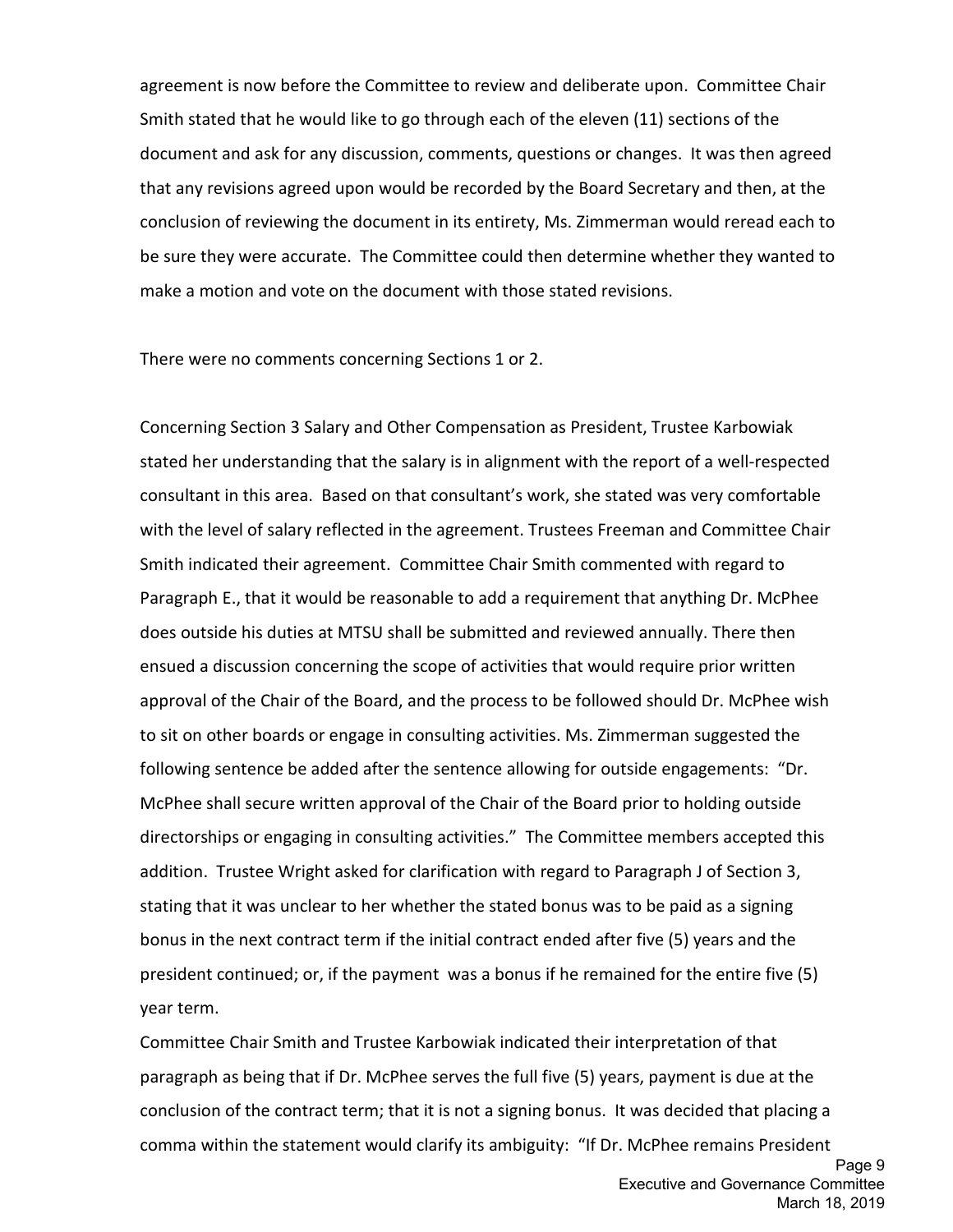of the University, at the conclusion of the original term of this Agreement on December 10, 2023, the University agrees to pay Dr. McPhee a bonus of \$250,000."

No changes were recommended concerning Sections 4 or 5.

Committee Chair Smith asked, with regard to Section 6, Paragraph F., whether there should be a cap or a yearly accounting on these expenses. This was discussed among the trustees. Trustee Karbowiak voiced a concern that there may not be an appropriate segregation of duties if a staff member, the Vice President for Business and Finance, provides the approval. She stated that this may not provide adequate oversight if there is not also at least an annual review and accounting of what has been spent. Trustee Freeman asked Mr. Thomas for information about the past amounts of expenses incurred in support of activities of the president's spouse. Mr. Thomas stated that this specific information is not separately maintained. (However, since these expenses are made by, at the direction of and for the benefit of the President, they are always included in the annual audit of the President.) Trustee Karbowiak suggested that rather than including a specific amount in the agreement, state instead that the Board shall annually establish a reasonable cap on the expenses allowable under the provisions of this paragraph. In that way, the Board can review what has been spent in the past and determine a reasonable amount for the future based on the level of activity. Not knowing what events may occur in the future, putting a cap in place might be limiting. She suggested that from time to time, the Board Chair may increase the cap based on reasonable assessment of need. It was agreed to add the following to the end of Paragraph F.: "The Board of Trustees shall annually establish a reasonable cap on the expenses allowed by this Paragraph F. From time to time, the Board Chair may increase the cap based on need. An annual accounting of expenses will be provided to the Audit and Compliance Committee."

No changes were recommended to Sections 7, 8, 9, 10 or 11.

Trustee Freeman made a motion to approve the President's Contract with the following revisions: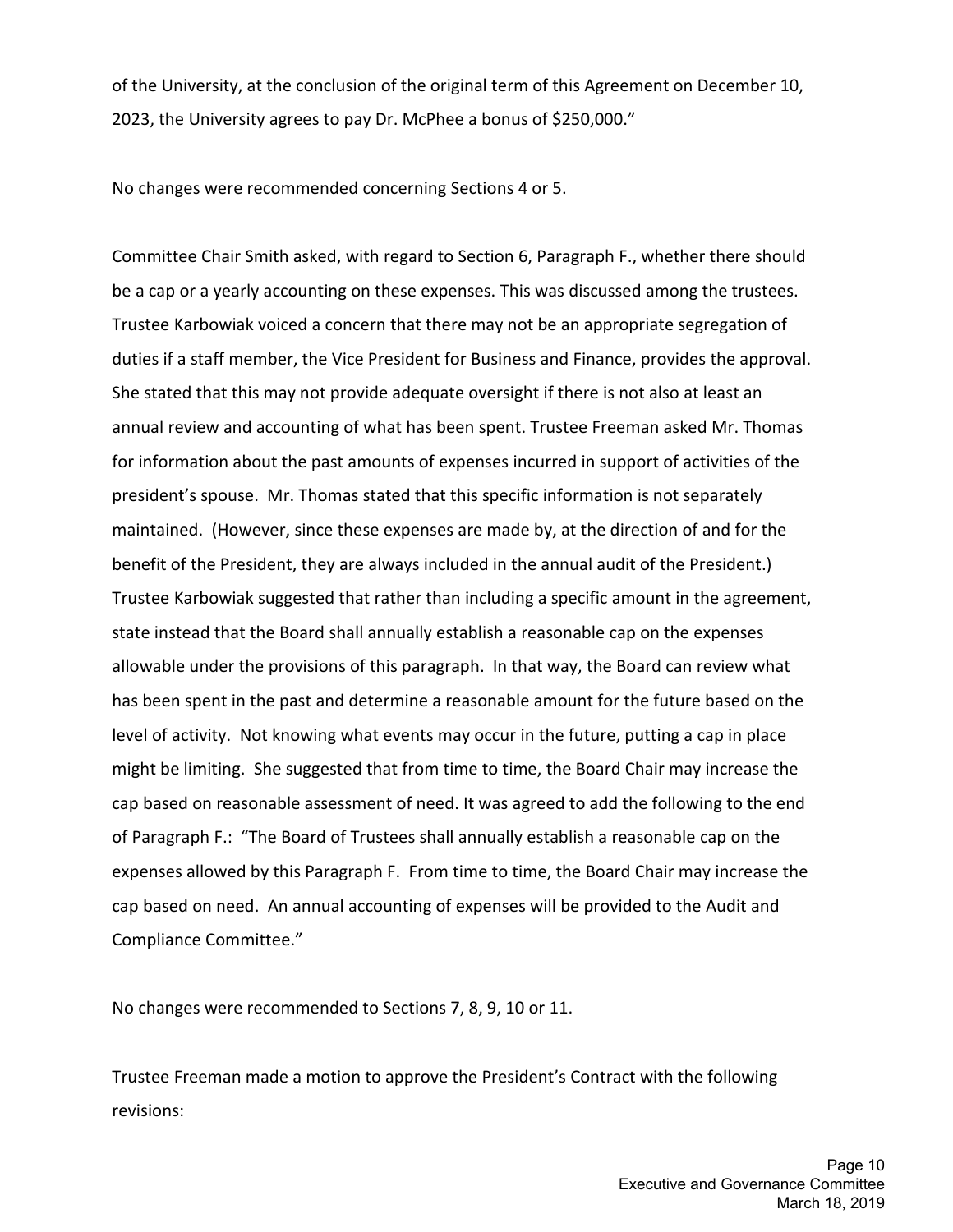- 1. Add to Paragraph E. of Section 3. immediately before the final sentence, the following: "Dr. McPhee shall secure written approval of the Chair of the Board prior to holding outside directorships or engaging in consulting activities."
- 2. Add a comma to the sentence in Paragraph J. of Section 3. as follows: "If Dr. McPhee remains President of the University, at the conclusion of the original term of this Agreement on December 10, 2023, the University agrees to pay Dr. McPhee a bonus of \$250,000."
- 3. Add at the end of Paragraph F. of Section 6 the following: "The Board of Trustees shall annually establish a reasonable cap on expenses allowed by this Paragraph F. From time to time, the Board Chair may increase the cap based on need. An annual accounting of expenses will be provided to the Audit and Compliance Committee."

Trustee Karbowiak seconded this motion. A roll call vote was taken. The vote was three (3) Aye; zero (0) Nay. Committee Chair Smith stated that the motion carried unanimously. Ms. Zimmerman stated that she would make the revisions voted on by the Committee and include them in the agreement to be placed in the Board materials for its next meeting on December 11, 2018.

The meeting was adjourned at 2:01 p.m.

Respectfully submitted,

Executive and Governance Committee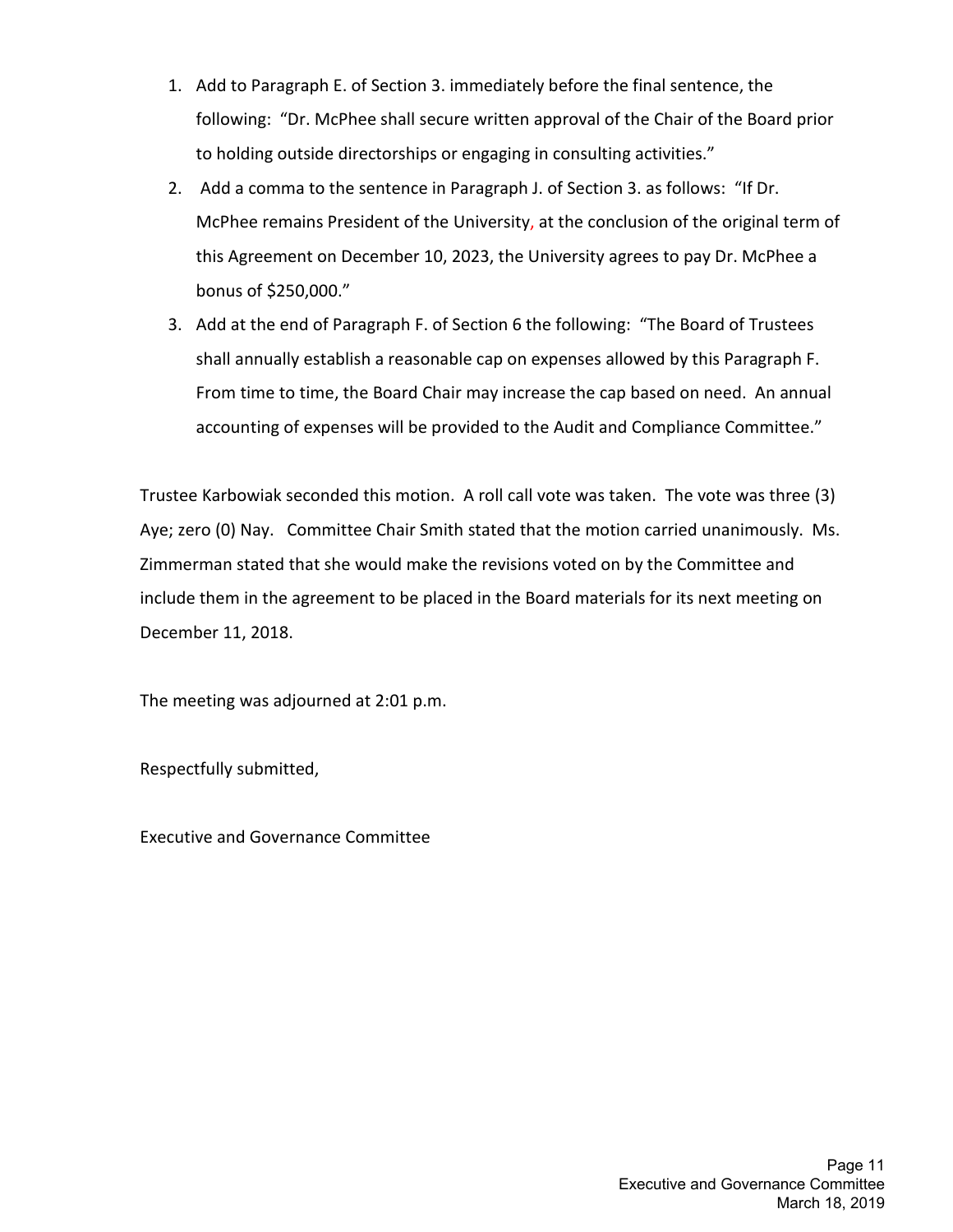Page 12 Executive and Governance Committee March 18, 2019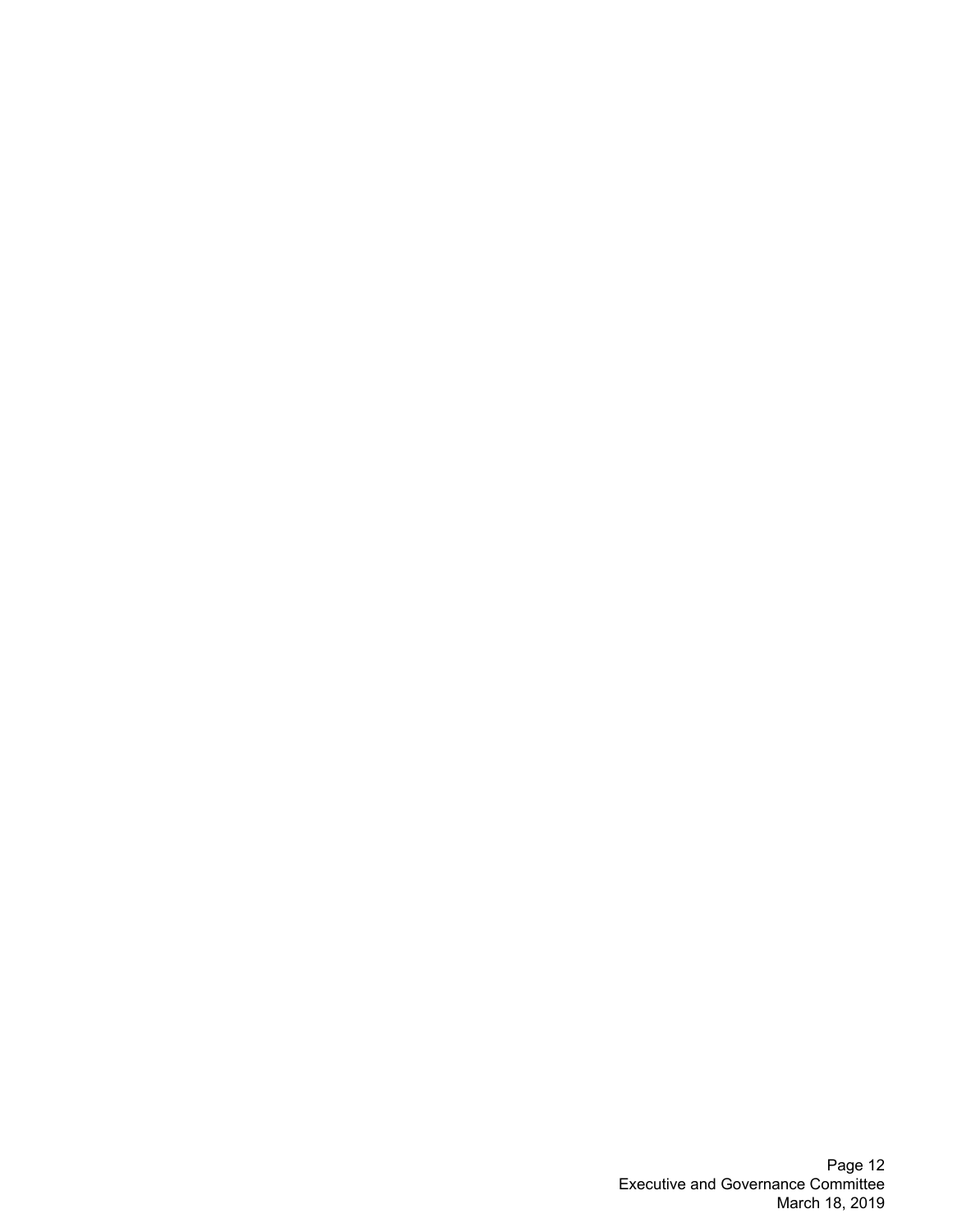

**Executive and Governance Committee**

**Action Item**

| DATE:             | March 18, 2019                                             |
|-------------------|------------------------------------------------------------|
| SUBJECT:          | Institutional Mission Statement/<br><b>Mission Profile</b> |
| <b>PRESENTER:</b> | Stephen B. Smith<br>Chairman, Board of Trustees            |

# **BACKGROUND INFORMATION:**

T.C.A. §49-8-101(d) requires the institution to annually submit its institutional mission statement to THEC for review and approval. On February 22, 2019, the University Planning Committee reviewed the mission statement and mission profile. It approved one correction of fact to keep the mission profile current. The mission statement and mission profile were then reviewed and approved by the President. Once approved by the Board at its April meeting, the mission statement and mission profile will be provided to THEC to fulfill this statutory requirement.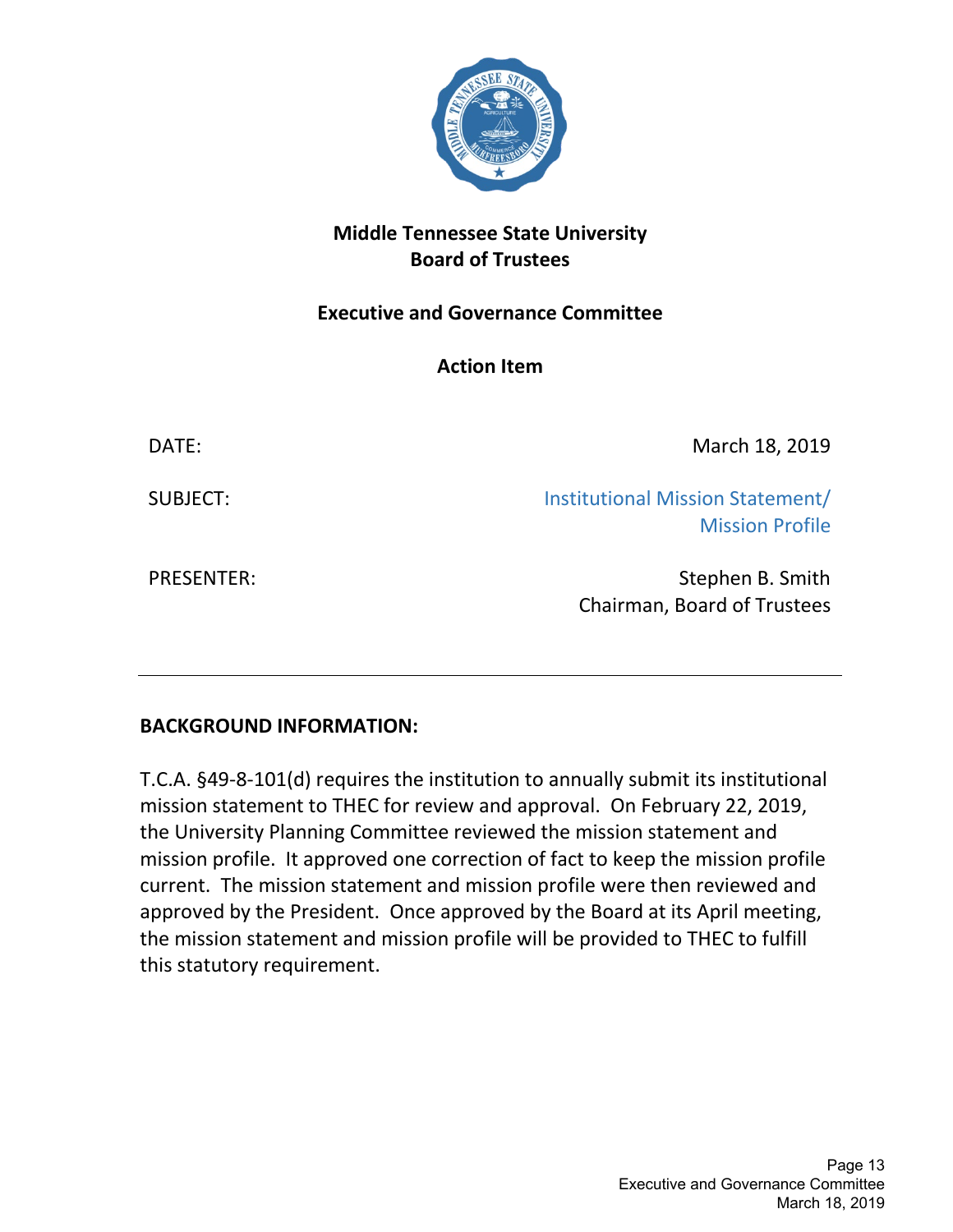Page 14 Executive and Governance Committee March 18, 2019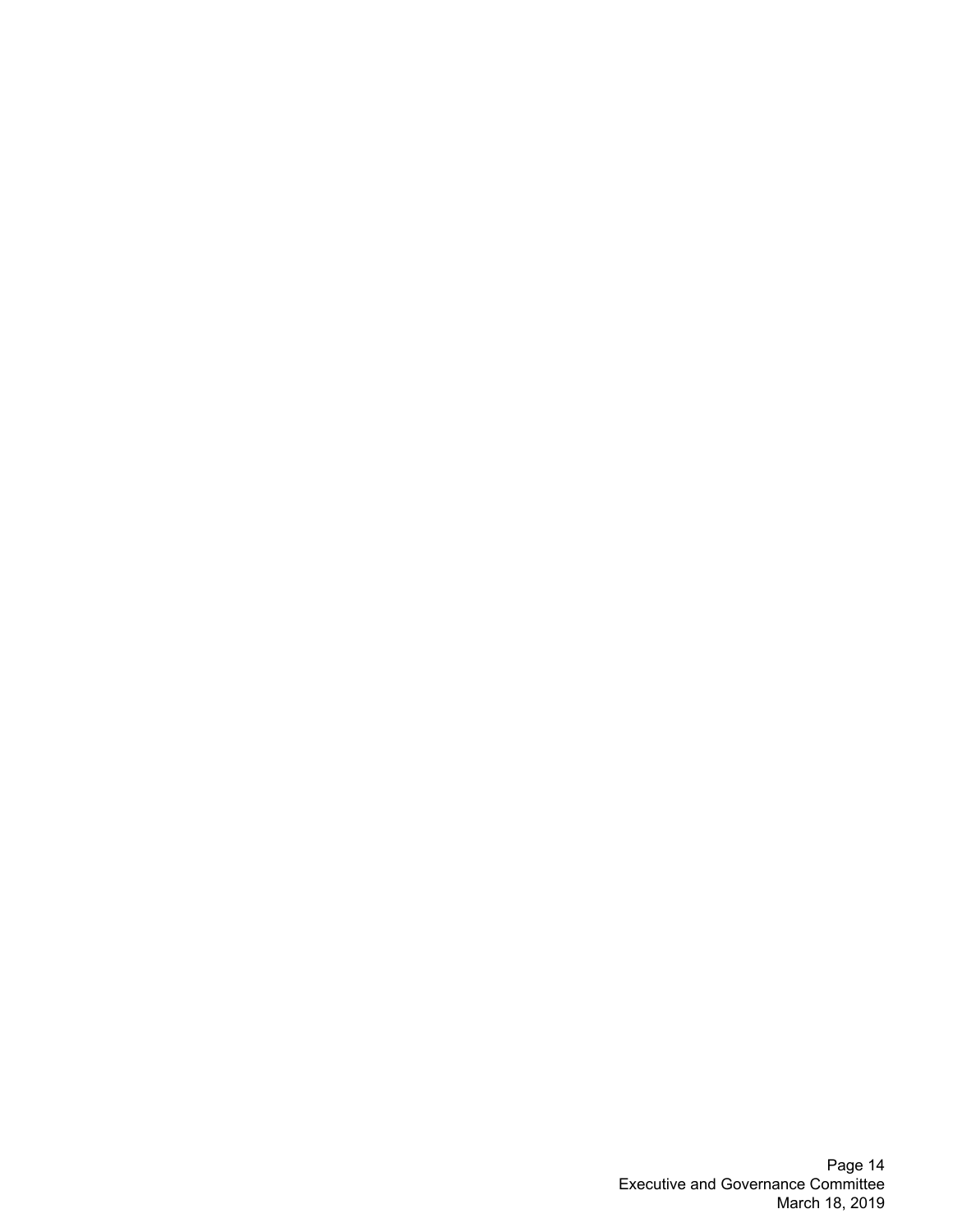#### **Statement of Mission**

Middle Tennessee State University, a comprehensive, innovative institution, attracts students to distinctive bachelors, master's, specialist, and doctoral programs that prepare graduates to thrive in their chosen professions and a changing global society. Students and faculty generate, preserve, and disseminate knowledge and collaboratively promote excellence through teaching and learning, research, creative activity, and public engagement.

#### *Approved [date] by the MTSU Board of Trustees*

#### **Institutional Mission Profile**

Middle Tennessee State University is a selective, comprehensive institution located in the geographic center of the State. The University embraces its role as the destination of choice for Tennessee undergraduates while its distinctive programs draw students from across the nation and around the world. Through innovative undergraduate and graduate programs, MTSU attracts a diverse, largely full-time student population with a broad range of academic preparedness. The University is committed to using advanced research-based practices to help students recognize their academic promise and achieve success: it confers approximately 5,000 degrees annually. Dedicated faculty prepare students for lifelong learning that adapts to and shapes a rapidly changing world through an understanding of culture and history, scholarship, and creative undertakings. MTSU's signature Honors College and experiential and integrative learning programs deliver a value-added undergraduate education rich in research, service learning, and civic engagement. Graduate offerings foster the pursuit of scholarly research, creative endeavors, and professional advancement through programs spanning the arts and humanities, education, business, STEM, the social, behavioral, and health sciences, and media and entertainment. MTSU houses centers of excellence in historic preservation and popular music and notable chairs of excellence. MTSU holds the Doctoral Moderate Research and Community Engagement Carnegie Classifications.

#### *Approved [date] by the MTSU Board of Trustees*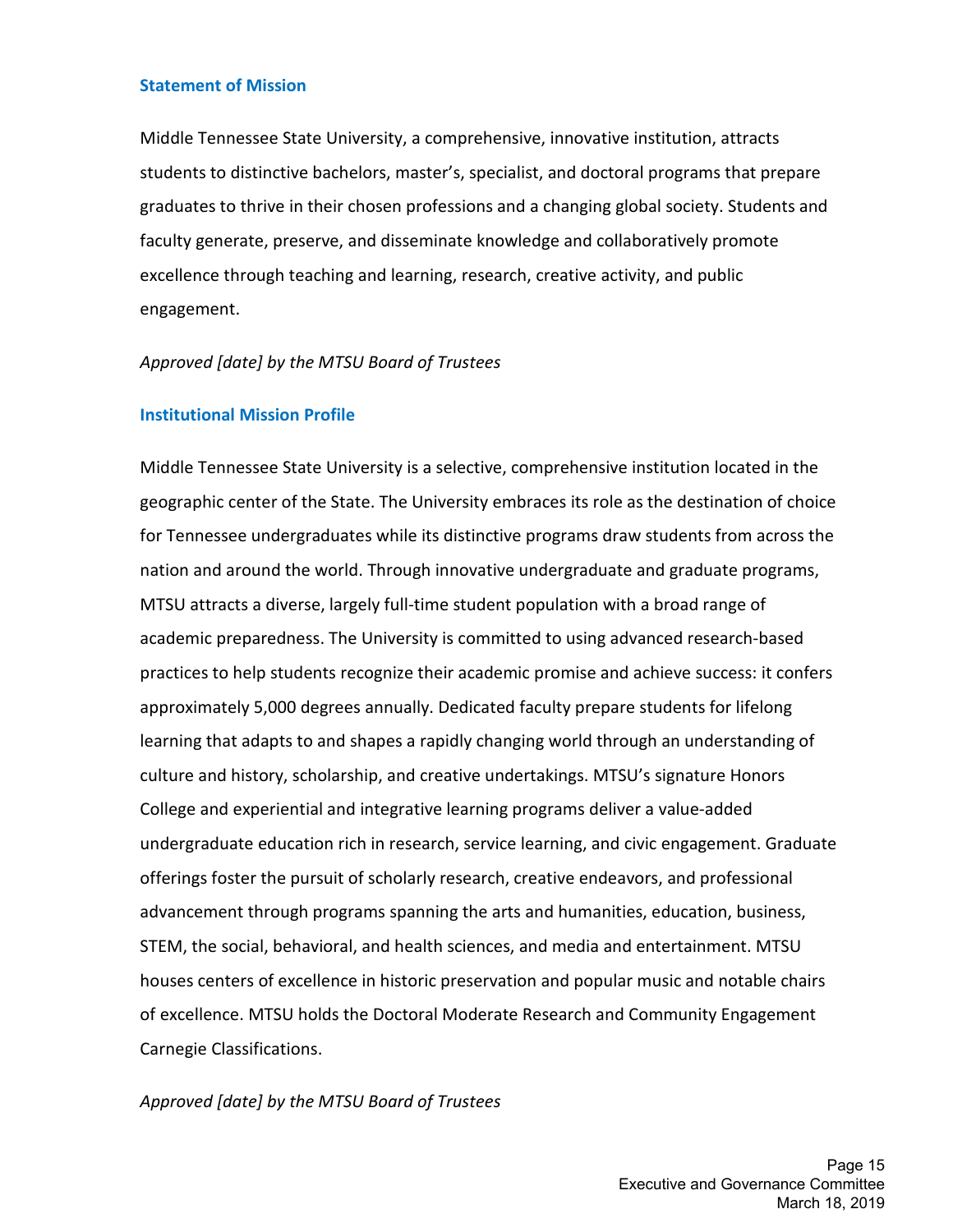Page 16 Executive and Governance Committee March 18, 2019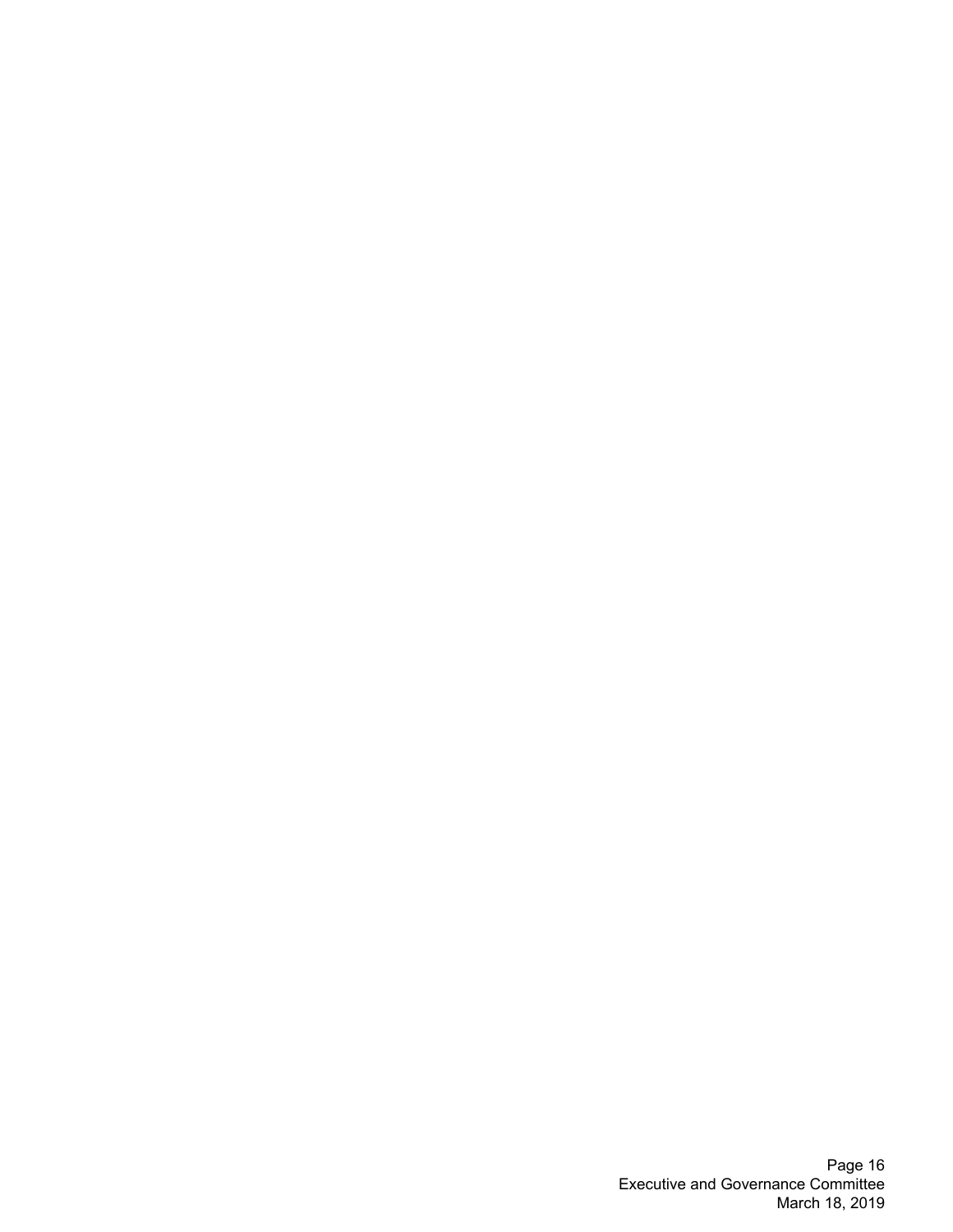

### **Executive and Governance Committee**

**Action Item**

| DATE:             | March 18, 2019                                                                     |
|-------------------|------------------------------------------------------------------------------------|
| SUBJECT:          | <b>Establishment of Expense Limit for</b><br><b>Spouse of University President</b> |
| <b>PRESENTER:</b> | Alan Thomas<br>Vice President of Business and Finance                              |

## **BACKGROUND INFORMATION:**

At its December 11, 2018 meeting, the Board of Trustees approved the President's employment agreement. Provision 6.F. of that agreement states:

The Board recognizes that the spouse of the University President is often called upon to devote substantial time and energy to activities which benefit the University. Dr. McPhee's spouse is hereby authorized to serve when called upon as a representative of the institution, and to accept reimbursement from the University or Foundation for expenses incurred in connection with such activity, to the extent such reimbursements are requested by Dr. McPhee and must be approved for payment by the Vice President for Business and Finance, the Foundation, or the Chair of the Audit & Compliance Committee in writing and in advance of any reimbursement, and approved exceptions shall be reported by the Vice President for Business and Finance to the Audit & Compliance Committee at its next meeting. It is understood that Dr. McPhee's spouse may use facilities <sub>Page 17</sub> Executive and Governance Committee March 18, 2019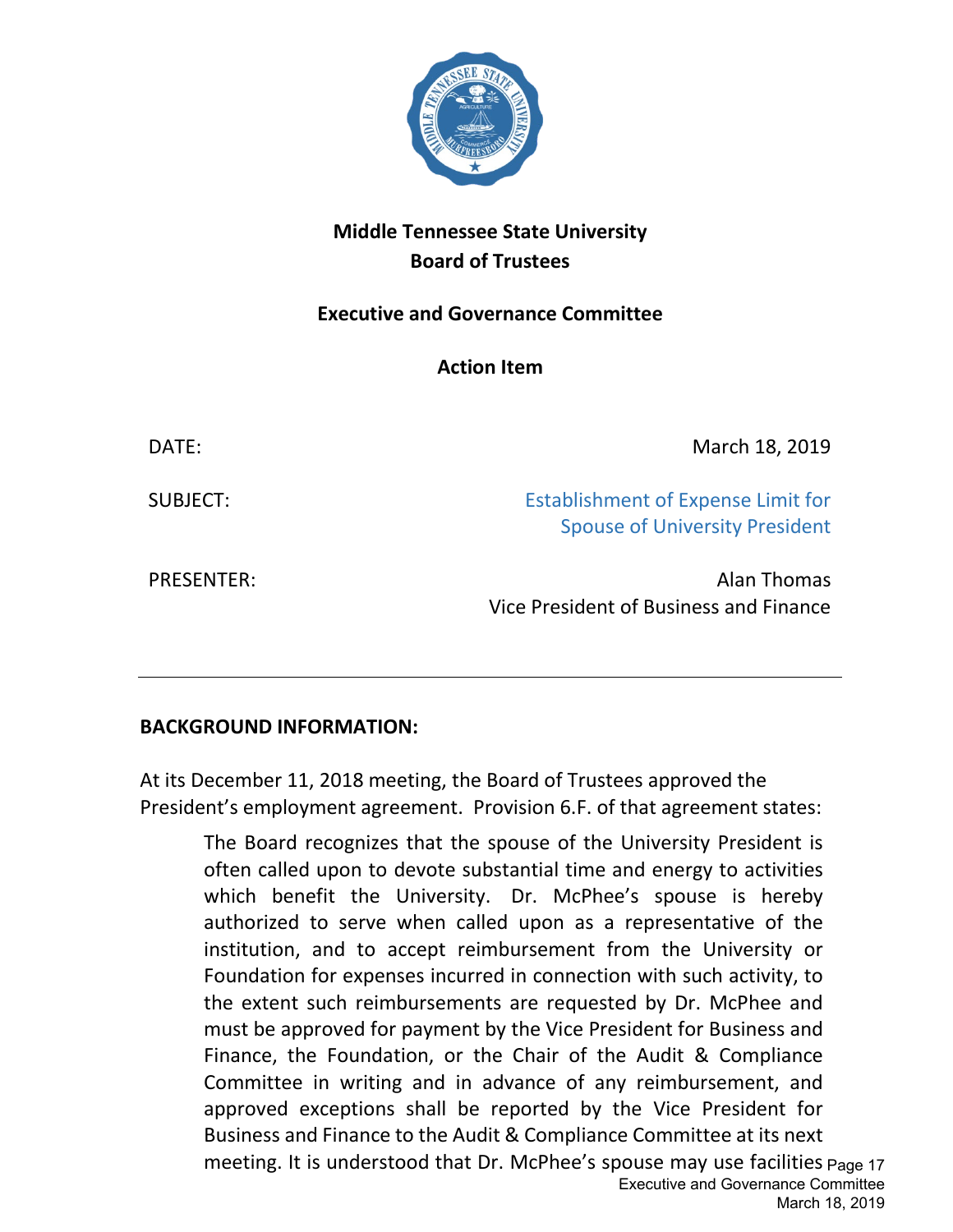and other resources of the University in the same matter as an employee when involved in such activities. The institution shall also assume the travel expenses for Dr. McPhee's spouse on business trips to which she is officially invited or for which her presence is regarded by Dr. McPhee as necessary to carry out his official representational duties to promote a favorable image of the institution. Dr. McPhee will be responsible for any tax consequences resulting from benefits provided to Dr. McPhee's spouse pursuant to this Section F. The Board of Trustees shall annually establish a reasonable cap on expenses allowed by this Paragraph F. From time to time, the Board Chair may increase the cap based on need. An annual accounting of expenses will be provided to the Audit and Compliance Committee.

Specifically, the provision provides: "The Board of Trustees shall annually establish a reasonable cap on expenses allowed by this Paragraph F." Based on an analysis of the past three years' expenses for Dr. McPhee's spouse, as included in the annual audit of the Office of the President, a \$5,000 annual cap would appear reasonable.

The Executive and Governance Committee should recommend a fiscal year cap to the Board related to this expense.